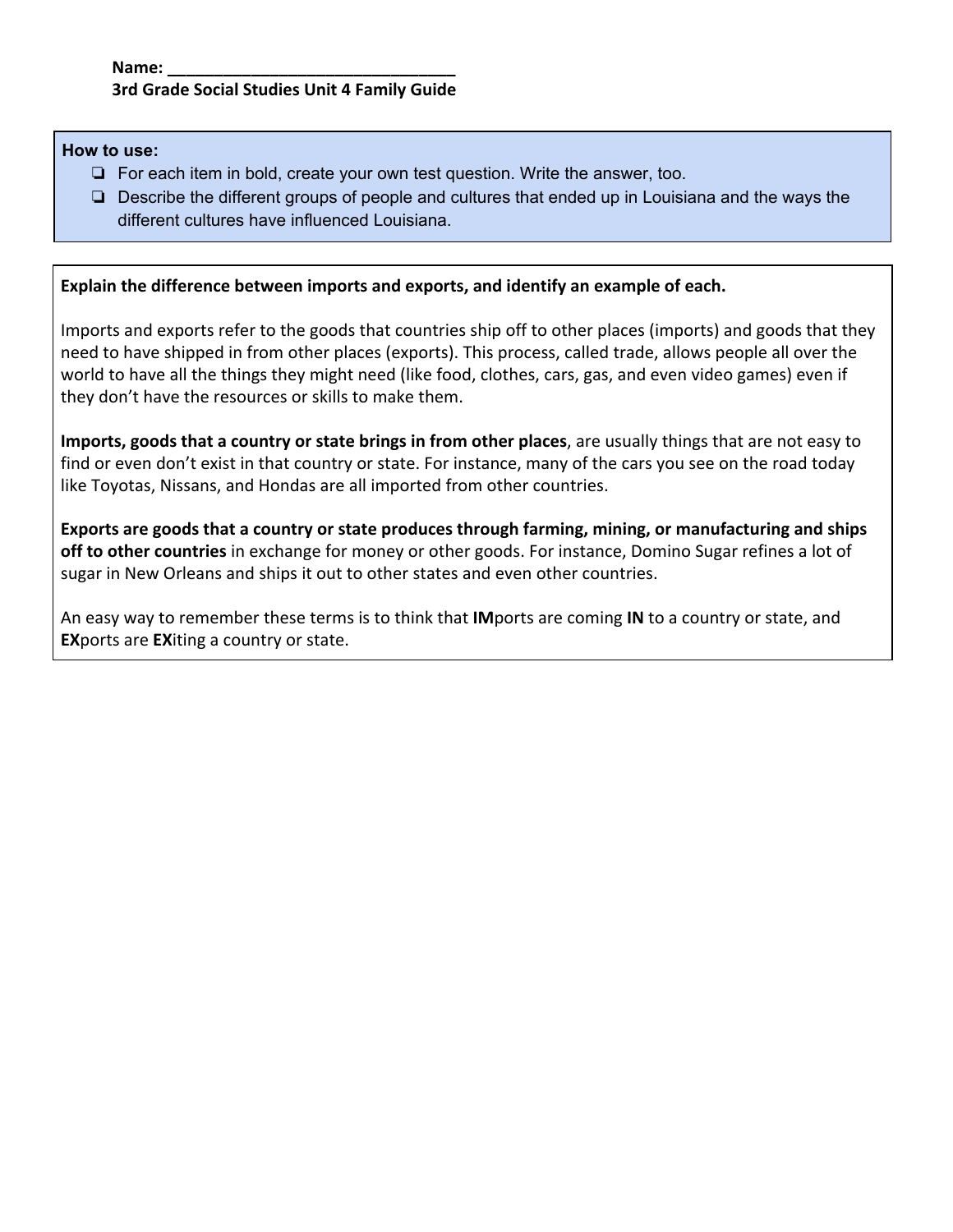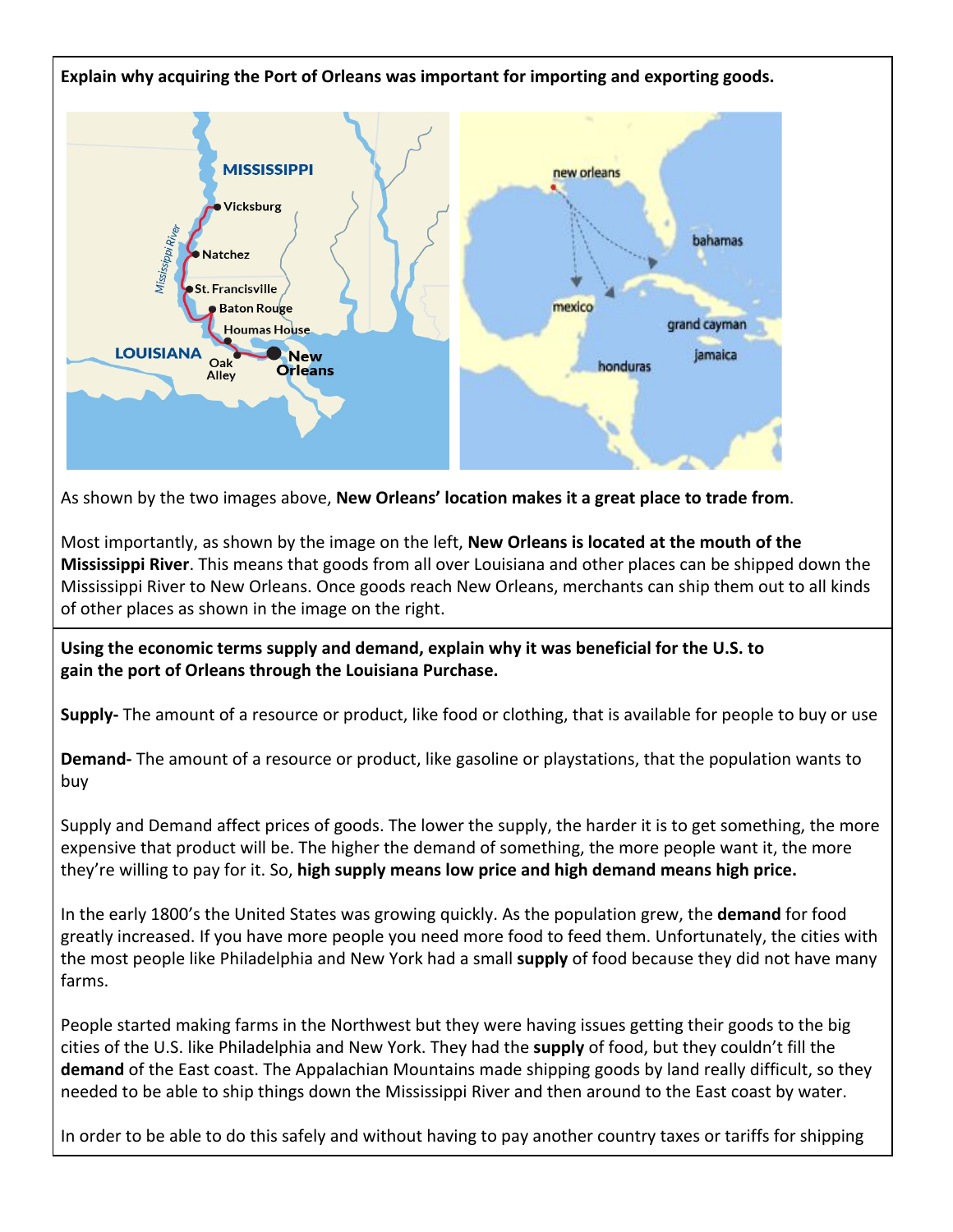goods through their city, the President of the United States Thomas Jefferson wanted to purchase the city of New Orleans from the leader of France, Napoleon.

**Use the economic term opportunity cost to help explain why the U.S. purchased the Louisiana Territory from France.**

**Opportunity Cost--** Whenever someone makes a decision, they decide to do one thing over another. The opportunity cost is the cost of not doing the thing they decided not to do. For instance, if you're at McDonald's and decide to get a Big Mac the opportunity cost of that decision was not getting chicken nuggets or a quarter pounder.

In 1803 **President Thomas Jefferson** sent **James Monroe** and **Robert Livingston** to France to try and buy the city of New Orleans from the French leader, **Napoleon**. When Monroe and Livingston got there they realized that **Napoleon wanted to sell the United States the whole Louisiana Territory for a relatively low price.**

Even though President Jefferson only approved them to buy the city, they realized that there was going to be a **big opportunity cost to not buying the whole territory from France**. Since Napoleon wanted the money for the territory to pay for a war, the United States became worried that **if they did not buy the land from him he would sell it to another country**. The United States did not want another country to own the land because **that country would then be really close to the U.S. and threaten to attack us**. Also if another country owned the land **then the United States might not have access to the Mississippi River** which they needed to ship goods.

So, the opportunity cost of not making the Louisiana Purchase included economic issues of not having access to trade routes down the Mississippi River as well as military issues of having another European country close to the U.S.

**Explain why the U.S. would want to own the Louisiana territory (control of the Mississippi River and the Port of New Orleans, allow for free transfer of goods from other territories to the gulf of Mexico, security of other American lands).**

The U.S. wanted to own and control the Louisiana territory for 3 main main reasons:

Geographic Benefits:

- The Louisiana Territory was a huge territory that would provide land for people to live on as the population grew.
- The Louisiana Territory included the Mississippi River, the most important physical feature of the area because it provided fresh water and access to trade routes by water.
- The U.S. also got control of the Gulf of Mexico, another large body of water.

Economic Benefits:

● Purchasing the Louisiana Territory made sure that the U.S. could ship goods from the Ohio area and other territories to the gulf of Mexico. This allows the goods to either be shipped out to the East Coast of the United States or be sold to other countries.

Military Benefits:

● Purchasing the Louisiana Territory provided a barrier between the land where most people lived in the U.S. and places controlled by other countries. This would help keep Americans safe from attack by other countries like England and Spain.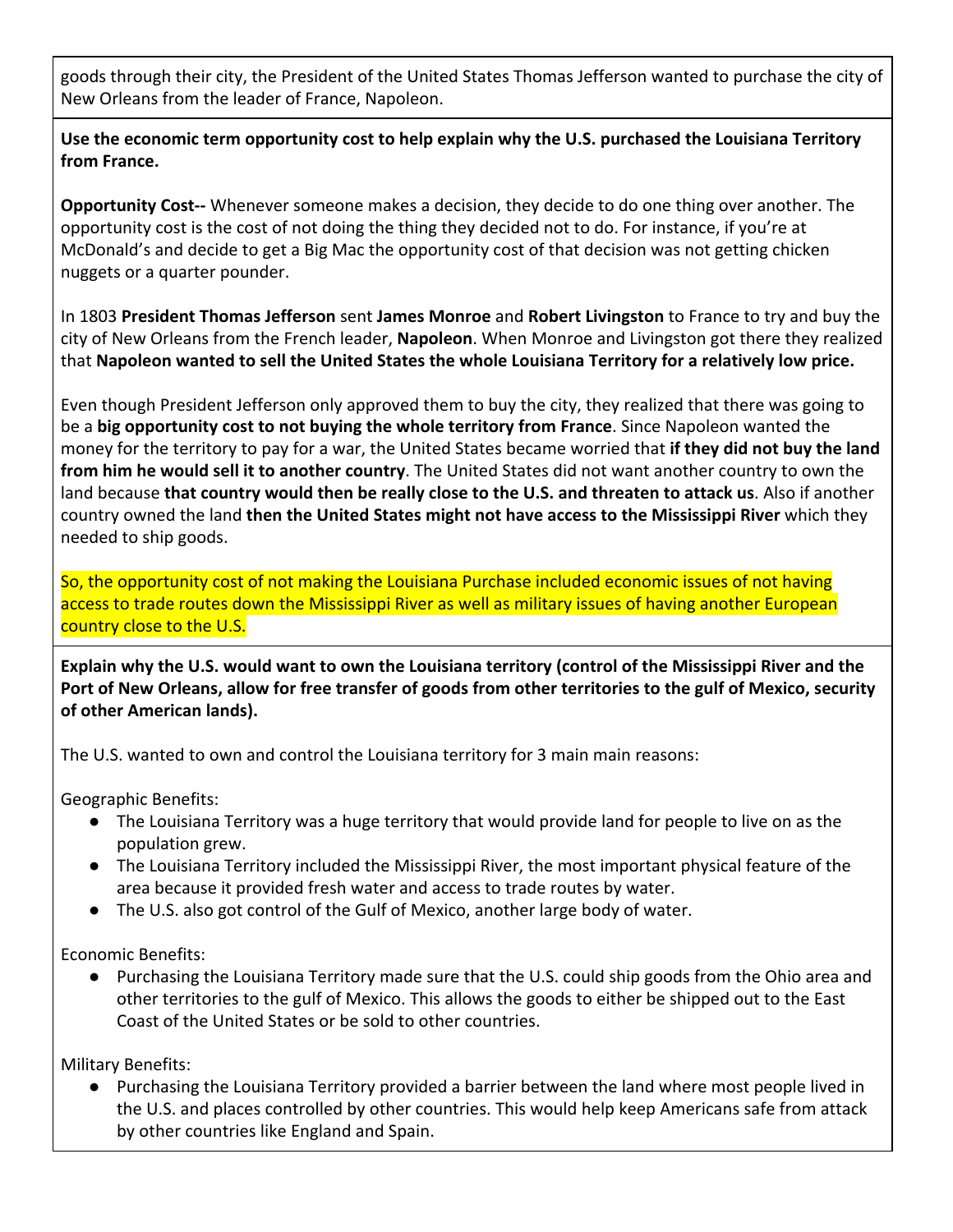**Explain the importance of the Louisiana Purchase to the United States (doubled the U.S. in size, control of the Mississippi River, gives the Port of Orleans to the U.S. which allows for more trade and money and easier transport of goods, provides pioneers more land to settle), and the importance of the leaders involved in making the event happen (Robert Livingston, Thomas Jefferson, James Monroe, Napoleon).**

The **Louisiana Purchase (1803)** was incredibly important to the United States because it provided a variety of benefits.

- 1. The LA Purchase doubled the size of the U.S. in terms of land, giving pioneers more room to settle. Though settlers stealing land from Native Americans would lead to more conflict.
- 2. It gave the US control over the Mississippi River, probably the most important physical feature in North America
- 3. Gave the US control of the Port of New Orleans which was very important for trade and getting crops from the farms of the Ohio River Valley to the East coast by boat

There were several important people in the process of completing the **Louisiana Purchase (1803).**

- 1. **Thomas Jefferson** was the President of the United States who sent diplomats to France to try and buy New Orleans from France. He wanted the port city to help with trade and to make sure that it didn't fall into the hands of another country who could tax American goods or even attack the US.
- 2. **Napoleon** was the leader of France in 1803. He was famous for fighting a lot of wars to expand France's territory. He wanted to sell the Louisiana Territory to another country because he needed the money to continue fighting one of those wars. Also, a successful slave revolution in Haiti meant that France had no way to make money through New Orleans.
- 3. **James Monroe and Robert Livingston** were the diplomats sent by President Jefferson to negotiate the purchase of New Orleans from France. When Napoleon offered to sell them the whole Louisiana Territory for \$15 million which was an incredibly low price for so much land but much more than they had approval from the President to spend in purchasing just New Orleans, they decided to go for it. Their decision to buy the whole territory instead of just New Orleans shaped the future of both Louisiana and the United States as a whole.

**Explain the importance of the Lewis and Clark expedition to Louisiana and the U.S. (first expedition to explore the Louisiana Purchase territory, promoted trade and settlement in the new region).**

After the **Louisiana Purchase (1803)** President Jefferson needed to know what was in all this land that he just purchased. So, he sent explorers **Merriwether Lewis and William Clark** to travel all over the land, draw maps, and describe the people, plants, and animals of the area.

Though Lewis and Clark nearly died on the journey, they made it through with the help of a Native American Woman named **Sacagawea**. Their trip was called a success for two main reasons:

- 1. Though not all Native American tribes were friendly about the white men moving in to take over their land, some Native American tribes agreed to trade with them and these **trade relationships would benefit the US.**
- 2. Though they probably exaggerated how easy it would be, their writings about the territory **convinced many settlers to move out into the new Louisiana Territory**.

**Explain how annexing the territory of Louisiana influenced new settlement by Germans and English-speaking settlers.**

# **Germans**

Though many German immigrants moved to Louisiana to form the "**German Coast**" as early as the 1720's,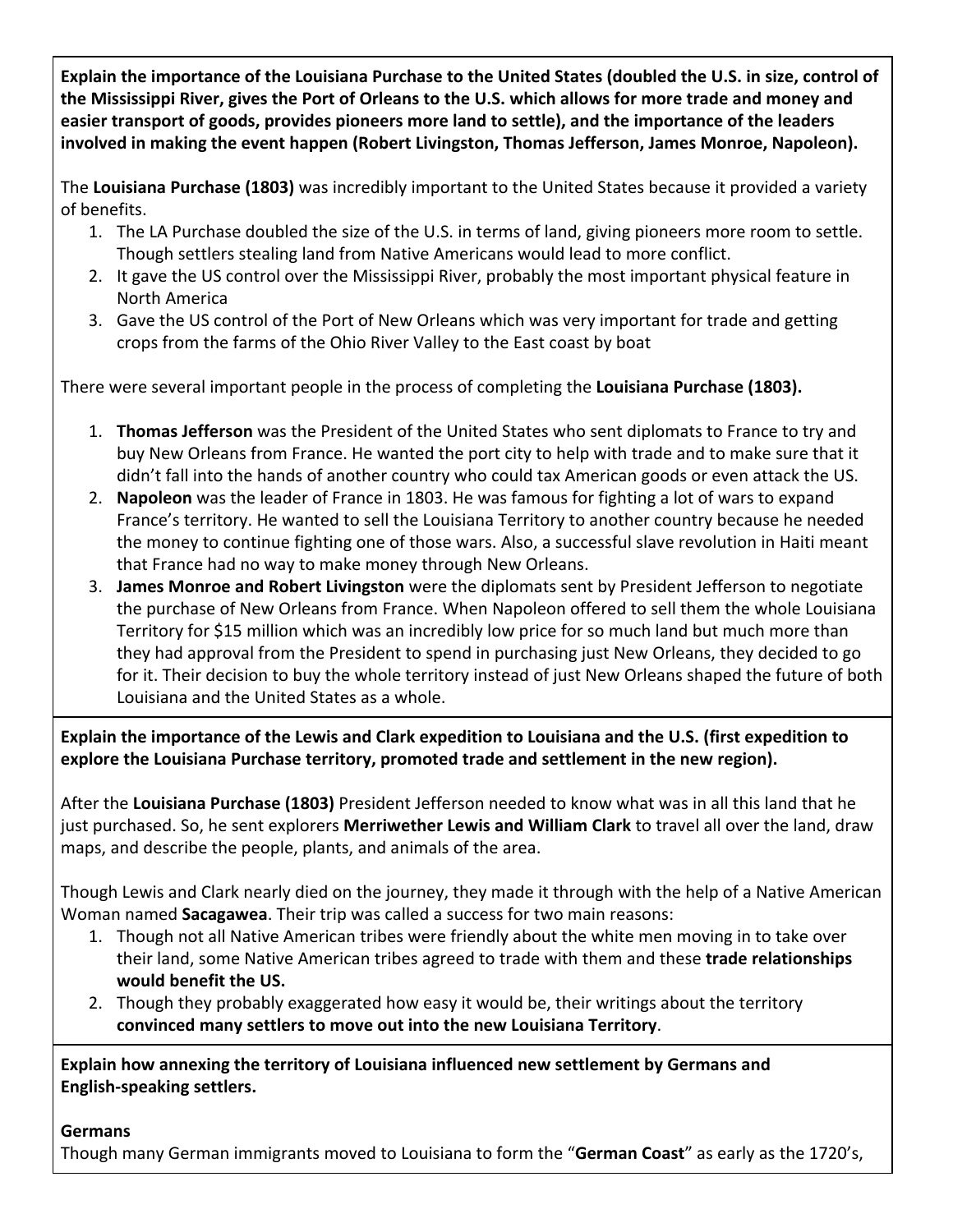the Louisiana Purchase helped bring more Germans to the area. American purchase of the Louisiana territory helped bring Germans from other parts of North America like Ohio and Illinois down to the "German Coast" to pursue farming lives as well as to New Orleans to participate in the many industries the city offered.

# English-speaking settlers

Before the Louisiana Purchase, French was the most commonly spoken Non-Native American language. Though this would remain true for some time, English speaking settlers began to flood the territory. These settlers especially came to New Orleans to participate in trade and other industries.

#### **Explain the steps Louisiana took to become a state (determining delegates by population, writing and ratifying a state constitution, determining state borders)**

The steps for becoming a state in the US are pretty straightforward:

- 1. The territory has to have 60,000 people
- 2. Delegates elected by people in the territory have to agree that they want to become a state
- 3. The delegates write a constitution and submit it to the US government for approval
- 4. The US Senate and House of Representatives approve everything

However, the situation for Louisiana was a little bit more complicated for a few reasons:

- 1. Louisiana was the first state outside the territory of the original United States
- 2. Since every state gets representation in the US Government, making Louisiana a state would make other states less powerful
- 3. Since it was recently a French colony it followed a different style of laws. US laws are usually based on British Common Law and Louisiana had something called the Napoleonic Code.
- 4. Louisianans practices a different religion, they were Catholic, and spoke different languages, mostly French and Spanish.
- 5. Louisiana, especially New Orleans, had many cultural differences from the US--most notably Louisiana was home to many wealthy people of color.
- 6. Finally, because the territory of Louisiana was so massive, the country had to determine exactly where the state would be. That's why the state of Louisiana is so much smaller than the land bought in the Louisiana Purchase

After long battles in the US Senate and House of Representatives, Louisiana's statehood was ratified, or agreed to, on April 6th, 1812. Though because the date was so close to the date that the Louisiana Purchase was signed, April 30, the official date was pushed back. So the official date of Louisiana's admission as a State of the US is April 30, 1812.

**Discuss how becoming a state altered the language and religion of Louisiana (more English speaking, protestant pioneers moved to Louisiana when it became part of the U.S.).**

At the time of the Louisiana Purchase, Louisiana was mostly inhabited by **Spanish and French speaking Catholics**. This is because the territory had been ruled by either France or Spain since the beginning of European Colonization of North America.

Once Louisiana became a part of the US, many US settlers began moving to the territory. **Most of the settlers who moved to the area mainly spoke English** like most of the rest of the US. Additionally, **most of the settlers moving here were Protestant**, which in the context of the time mostly means any Christian who isn't Catholic. This makes sense since many of the early English and other European settlers of what would eventually be the US were leaving Europe to find somewhere to practice their Protestant religion.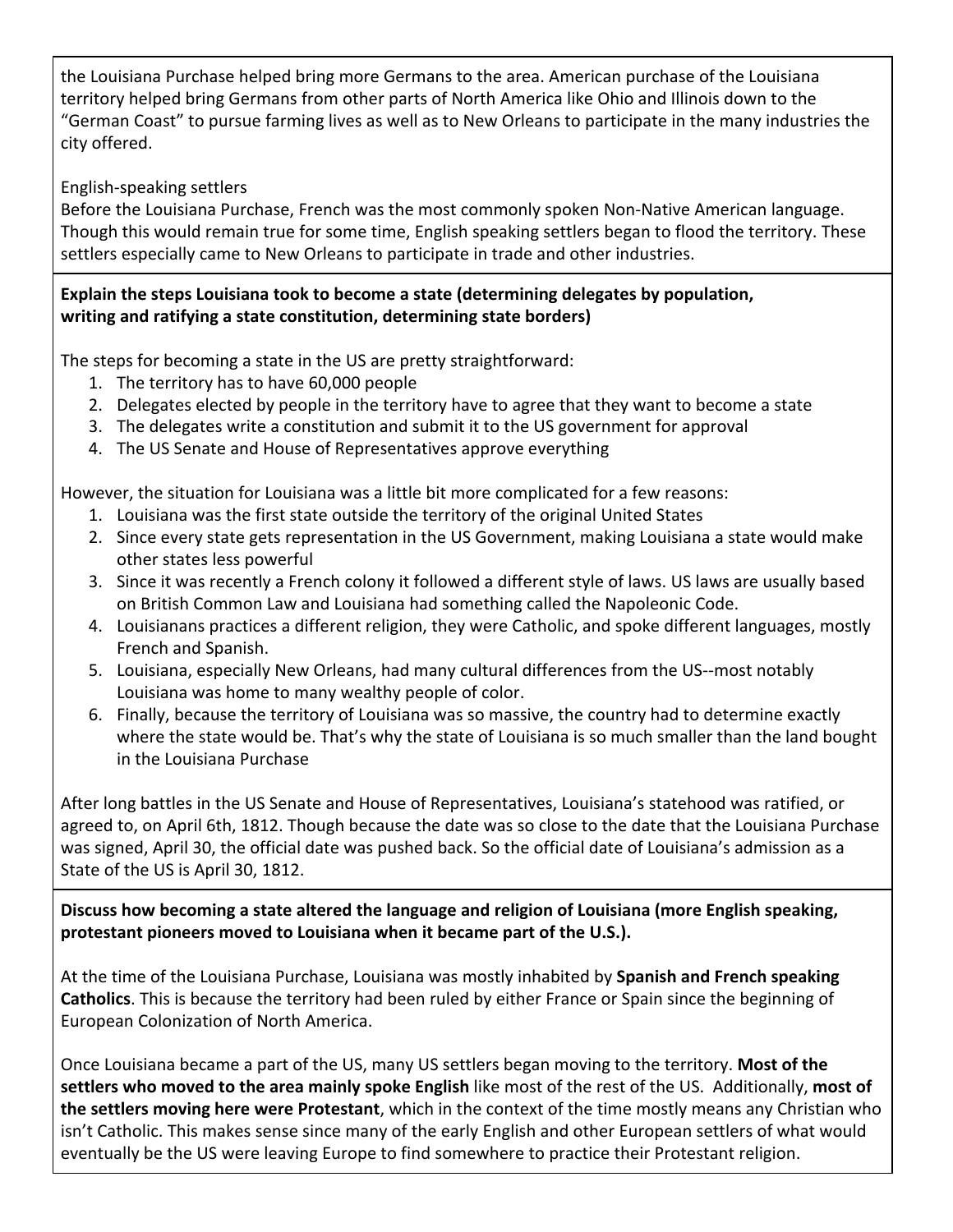**Compare and contrast primary cultural influences in Louisiana prior to becoming a state (French, Spanish, Cajun, Native American, African) and after becoming a state (Germans, Irish, and more English Speaking settlers).**

What makes Louisiana such a unique place are the many different groups of people that have lived here over the last few hundred years. The cultural influence of those groups has shaped the Louisiana we know today. The Louisiana Purchase and the addition of Louisiana as a state shifted the influence from one group of cultures to another.

Major cultural influences before Louisiana became a state:

- **Native American**: Before Europeans took control of the land, Louisiana was home to many Native American tribes such as the **Houma, Natchez, and Choctaw**. Native American influence can still be seen in the names of various cities, physical features, and roads in Louisiana.
- **African:** Much of Louisiana, especially the region around New Orleans, has major influence from African Culture. **This can be seen in food, music, and many other areas.** European slave owners brought Africans to Louisiana against their will, but many **freed Africans would go on to grow very rich in Louisiana** unlike in the US where enslaved people were rarely freed and even then they were held back by racist laws.
- **French**: Louisiana's first European colonizers were the French. The name Louisiana comes from the King of France at the time that the French arrived**, King Louis the 14th.** Before the Louisiana Purchase, **French Catholics** were among the largest groups of people in the territory. Their influence can still be seen all over Louisiana, including food and the names of various places throughout the state.
- **Spanish**: After the French and Indian War, the Spanish were awarded the Louisiana Territory. **Spanish architecture and food--like jambalaya**--can still be found throughout the state. The Spanish speaking inhabitants of the territory were **Catholics** like the French, but had their own culture.
- **Cajun:** Relatives of the French, this group moved to the Louisiana Territory from Canada after the French and Indian War when the British took over that area. The Cajuns speak a type of French with Native American influences. They also eat different **food like Boudin and listen to different types of music like Zydeco**. Cajun influence is still found all over the state, especially in the **Lafayette** area. The Cajun way of life before the Louisiana Purchase largely revolved around **hunting and trapping wild animals.**

Major cultural influences after Louisiana became a state:

- **Germans:** Though many German immigrants moved to Louisiana to form the "**German Coast**" as early as the 1720's, the Louisiana Purchase helped bring more Germans to the area. Most German settlers were **Protestants and they spoke German**. Unlike Cajuns who largely hunted and trapped for their food, **most German settlers were farmers--especially livestock or animals like pigs**
- **Irish**: In the early 1800s a lot of Irish immigrants moved to Louisiana, especially to New Orleans. Irish cultural influence can be seen all over the city, especially in the **Irish Channel in Uptown New Orleans**. Early Irish immigrants to Louisiana were mostly laborers who worked on things like digging canals. Unlike other newcomers to the state, the **Irish were Catholic like the Spanish and French.**
- **● English Speaking Settlers:** Once Louisiana became a part of the US, many US settlers began moving to the territory. **Most of the settlers who moved to the area mainly spoke English** like most of the rest of the US. Additionally, **most of the settlers moving here were Protestant**, which in the context of the time mostly means any Christian who isn't Catholic.

**Identify and give examples of rules and laws, and explain the difference between the two.**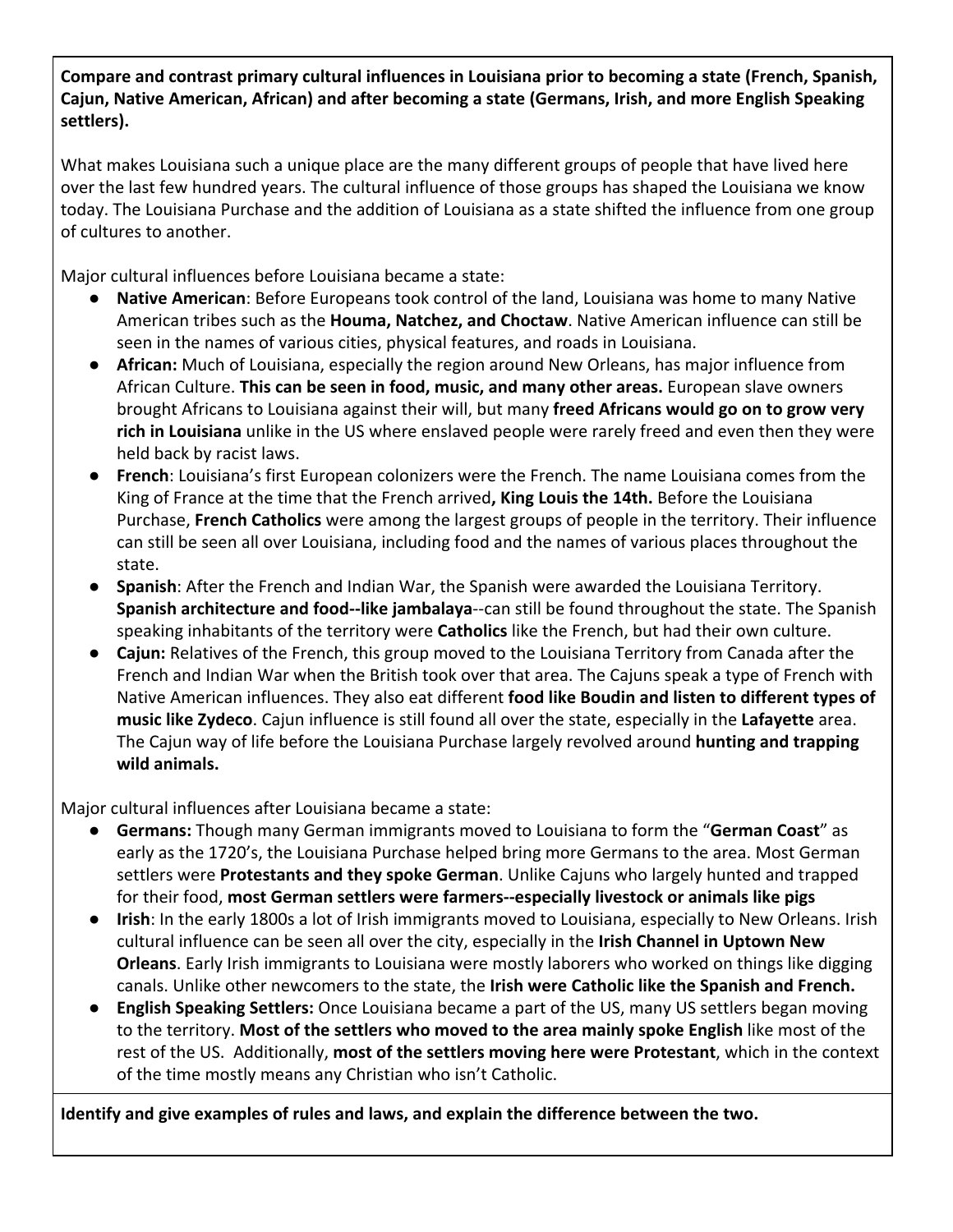Rules and laws are similar in that they **both tell people what they are supposed to do or what they should not do**. Both rules and laws are usually put in place by an authority figure of some kind and generally apply to everyone in a specific place.

The main difference is that **laws are created by a government** of some kind and **rules are made by someone else like a teacher, a parent, or a boss**.

For instance, **speed limits are laws because the government decides** how fast people should be able to drive on a road in order to keep everyone safe. **Another example of a law would be that children under a certain age are required to go to school**. This is a law because it is required by the government--even though your parents may also tell you to go to school.

An example of **a rule could be that in class you don't talk while the teacher is talking**. This is a **rule because the teacher is an authority figure but they are not the government.** Another example of a rule could be that your **boss requires you to get to work by 9AM everyday.** This is something you have to do and there will be consequences if you don't, you could even get fired, but the **rule is not made by the government**.

**Identify the three branches of government and briefly explain what each branch of government does and who does the work in each branch, on the state and local level.**

**Explain the basic responsibilities of local and state officials, and the branch of government for which each entity works (local: mayor, judges, sheriff, city council, police jury. state: governor, senator, representative, judges).**

The Three Branches of Government are the **Legislative Branch, the Executive Branch, and the Judicial Branch**

# **Legislative Branch:**

- The Legislative Branch is made up of people who were elected into office to **create and vote on laws for the people they represent.**
- On the state level, **Louisiana's Legislative Branch** consists of a **State House of Representatives and a State Senate**
	- There are 105 representatives and 39 senators, all are elected by citizens of Louisiana to represent the people who live in their area. **They should try and create and pass laws that would help their area, which is called a district.**
- On the **Local Level, New Orleans' Legislative Branch is the City Council.**
	- $\circ$  There are 7 City Council Members voted in from the districts they live in and there job is to pass city ordinances--laws that apply only to the city.

# **Executive Branch**

- The **Executive Branch's main job is to enforce the laws** passed by the Legislative Branch.
- On the State level, **Louisiana's Executive Branch is led by the Governor** who right now is **John Bel Edwards**.
	- The governor is elected by people across the entire state. **Their job is to sign new laws into effect once they are passed, and to oversee state-wide programs like the state police and state highways.**
- On the local level, **New Orleans' Executive Branch is headed by the Mayor** who right now is **Latoya Cantrell**.
	- The **Mayor's main job is to enforce the laws of the city, largely by overseeing the city police**. They also help set the agenda for the city government as a whole.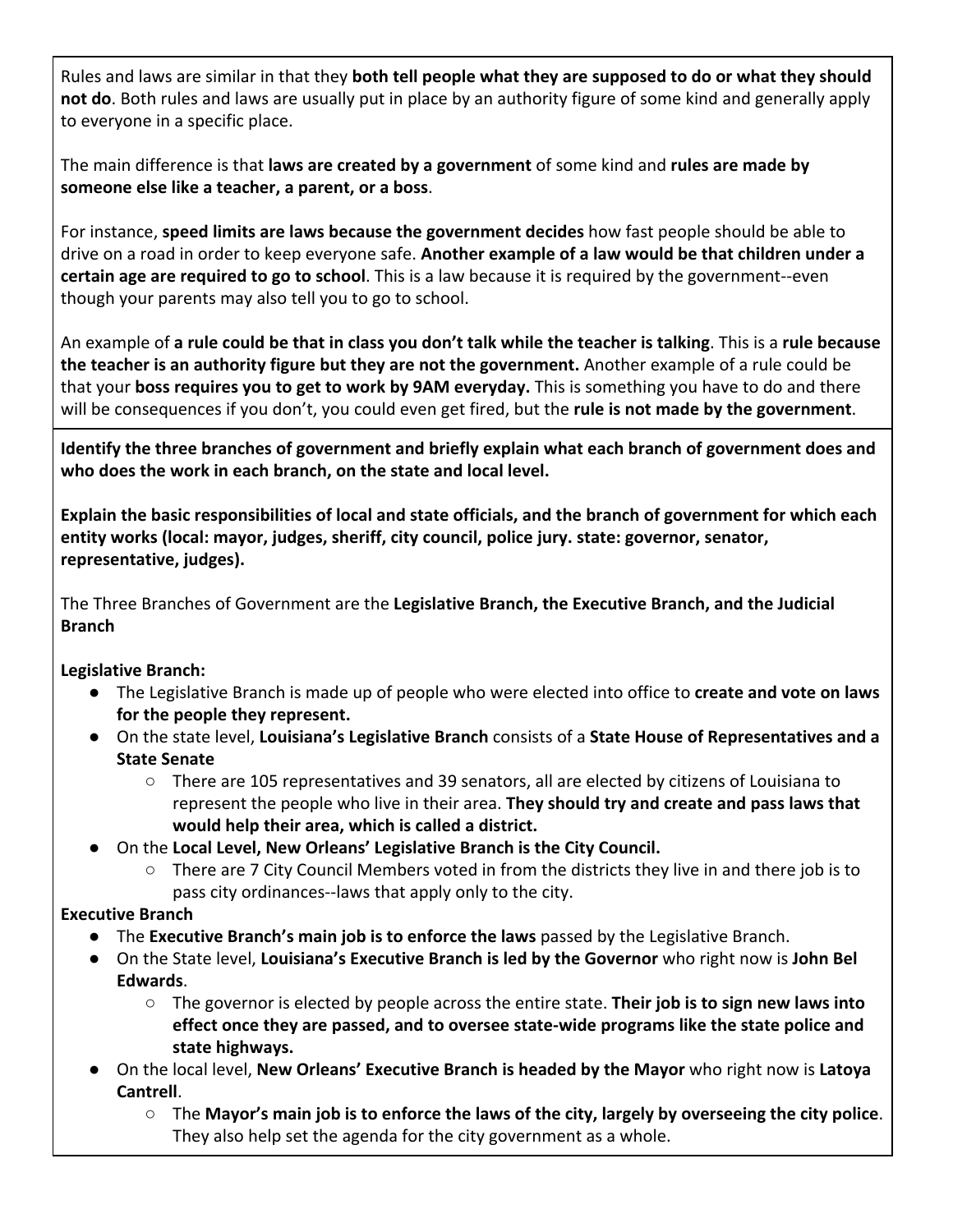#### **Judicial Branch:**

- The **Judicial Branch's main job is to interpret the laws** and decide whether or not someone has actually broken those laws.
- On the State level, **Louisiana's Judicial Branch** is a series of courts with the most important being the **Louisiana Supreme Court.**
	- $\circ$  The Louisiana Supreme Court hears cases from all over the state, often people arguing that a new law goes against the Louisiana State Constitution
- On the local level **New Orleans has many judges who oversee courts** for people who are accused of **breaking the law in New Orleans.**

# **Explain how dividing the responsibilities between the three branches helps government and people.**

The United States Federal Government, Louisiana's State Government, and most local governments are all divided into the **3 branches: Legislative, Judicial, and Executive**. Each of these three branches has the power to do some of the work that governments need to do to function and provide their people what they need.

# Why split up the power between 3 branches?

The people who started this country used to live in a government called a monarchy where one person, a king or a queen, had all the power. In these Monarchies, many of these kings and queens did harmful things to their people, made bad decisions, and nobody could stop them because they had all the power. In order to stop any one person, or any one branch of the government to get too powerful **our governments are now split into 3 branches with equal power. This way if someone in one of the branches starts to do something bad, the other branches can stop them.**

**Give examples of the responsibilities of state vs local governments (example for safety: state governments set driving rules, local governments manage first responders).**

**Describe the ways that state and local government keep society safe (emergency services), provide basic health needs and services (hospitals, clean water, waste disposal), and provide infrastructure (road maintenance, power lines) and promote community (schools, libraries, parks).**

# **State Governments:**

State governments generally oversee things that affect the entire state. They take care of **state parks**. They help handle state-wide emergencies. They make **traffic laws** for the state and **maintain state highways**. They have a state police force. They set **state tax rates**. They usually make **education standards** for the state.

# **Local Governments:**

Local governments oversee things that are more specific to their town. They manage the **hiring of teachers**. They hire **local firemen**. They might have **local taxes** that you pay only when you're in that city. They plan **local events** like Mardi Gras.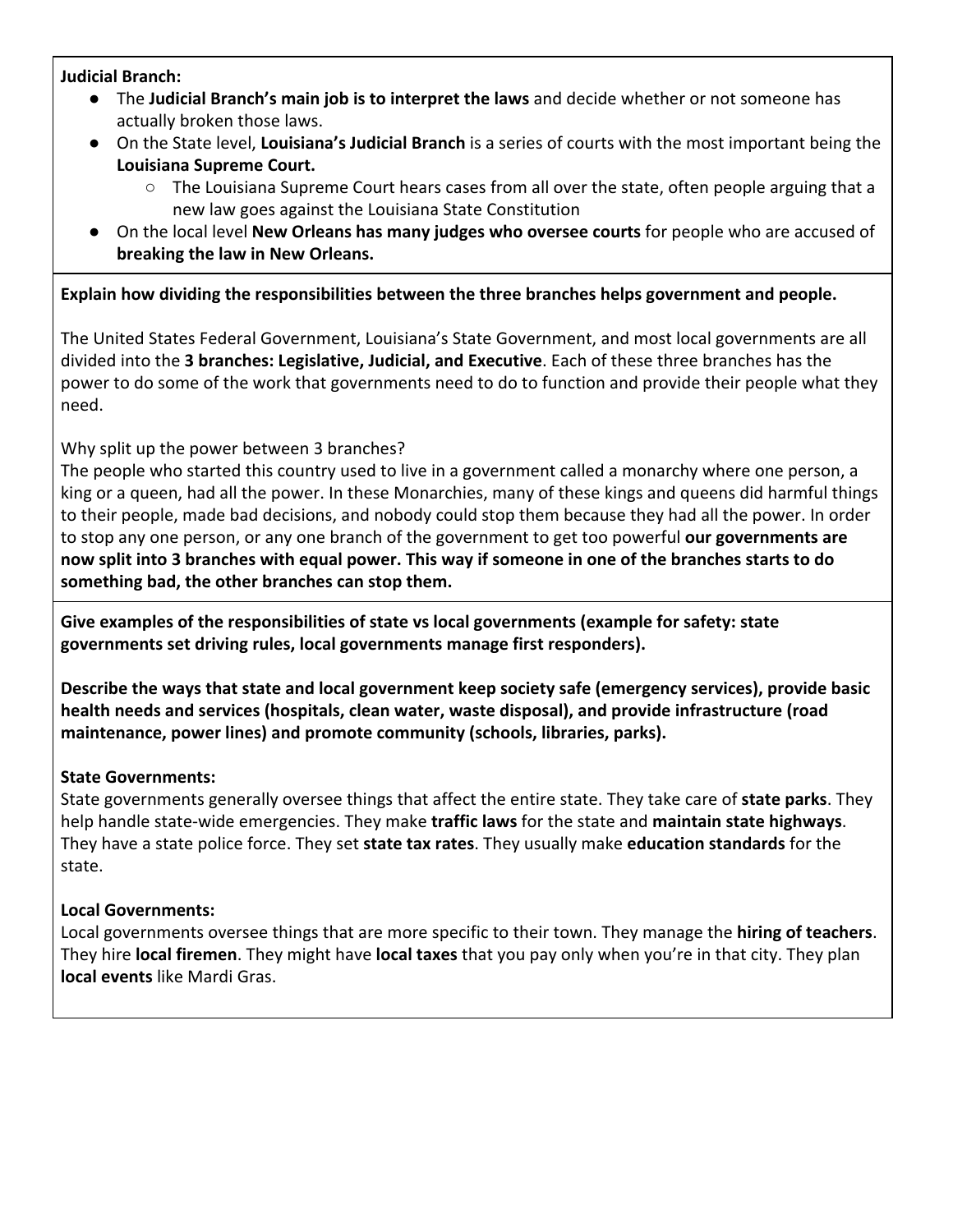# **POWERS OF GOVERNMENT**

|         | <b>LEGISLATIVE</b>   | <b>EXECUTIVE</b> | <b>JUDICIAL</b>                          |
|---------|----------------------|------------------|------------------------------------------|
| FEDERAL | U.S.<br>Congress     | President        | U.S. Supreme Court<br>and Federal Courts |
| STATE   | State<br>Legislature | Governor         | State<br>Courts                          |
| LOCAL   | City<br>Council      | Mayor            | Local<br>Courts                          |

**Explain what a tax is and how state and local governments use taxes to help meet the basic needs of society.**

Taxes are money that citizens pay to the government. Taxes can be added to the price of stuff you buy at the store (**sales tax**), they can be taken right out of your paycheck (**income tax**), or they can apply to particular purchases or services like **stamps** or **property tax**.

State and local governments use taxes to do the various things the state or city needs to be safe and productive. Taxes are used to **pay police and firemen** to keep communities safe. Taxes are used to **maintain roads and sidewalks**. Taxes **pay the salaries of teachers** and other people who work in schools. Taxes pay for water treatment facilities that **clean our drinking water**, and they **pay to pick up trash and recycle**. Taxes also help provide **social services** like giving **healthcare** to people who can't afford it, or **food stamps** to help people feed their families, or **subsidies** given to farmers to make sure that enough people are farming to grow the food society needs.

**Discuss the right of voting, and the role citizens play in voting.**

The United States is a democracy which means that people vote on a variety of things and basically say what does and does not happen in their government. **Voting is when citizens are given some options and choose**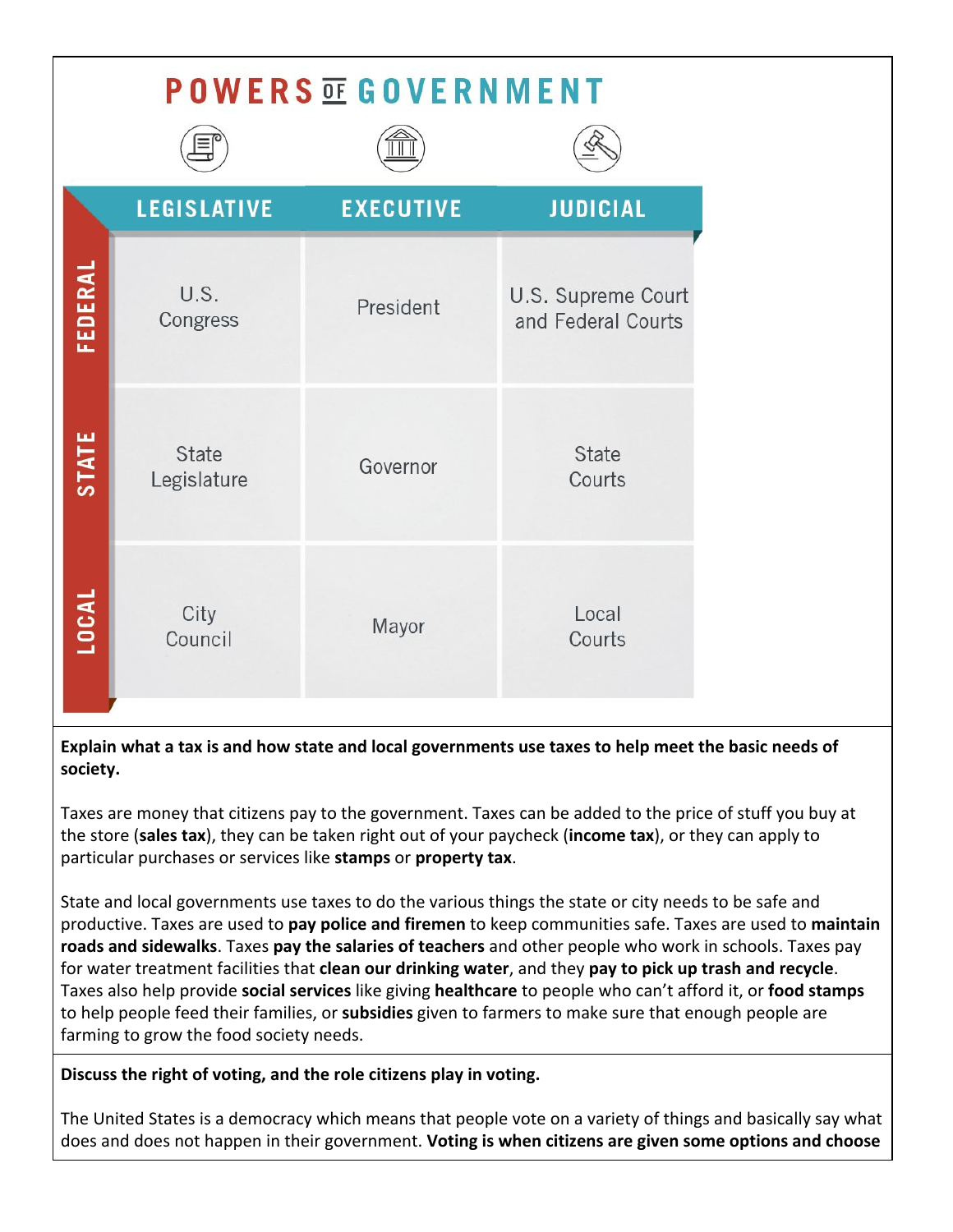**which they think is best for them and their community.** In the United States, citizens gain the right to vote at the age of 18.

# **Voting for Representatives:**

In the US citizens run for office, like Senator or Governor, if they think they're the best person to make decisions for their community. T**he government holds elections where citizens get together and vote for whoever they think will do what's best for them**. Whichever candidate (person running for office) gets the most votes, gets the job. **Voting is the most important thing a citizen can do for their community.**

# **Direct Voting:**

Sometimes, most often in local elections, citizens get the chance to **vote on an actual law.** This means that citizens get to vote whether they want a certain law to go into effect or not. **If the majority of citizens vote yes, the law goes into effect.**

**Describe what good citizens in a community do for each other to make the community a better place. Identify the responsibilities of citizens that make a community a better place (identifying and solving local issues, environmental stewardship, volunteering, jury duty, paying taxes).**

While governments provide many services that help communities, **it's the citizens that really make the community the best it can be**. Being a good citizen means doing your best to make the community better for everyone in it. There are many ways for people to be good citizens:

- **● First and foremost, good citizens go out and vote for candidates and issues they believe in. Participating in elections is the best way for citizens to get things done.**
- **Volunteering** is another great way to show good citizenship. Many people volunteer for all kinds of things such as working at local libraries, working in homeless shelters, or having community clean up days.
- Good citizens generally **take care of the environment** in their area. This means not littering, making sure to recycle, and conserving power.
- Citizens in the US have the right to trial by jury which protects us from judges making harsh decisions against people they don't like. **Serving on a jury** is a great way to show citizenship.
- **● Good citizens look out for their communities by pointing out problems in society and looking for ways to fix them. This often means contacting their elected officials, like the mayor, when they find problems in the community.**